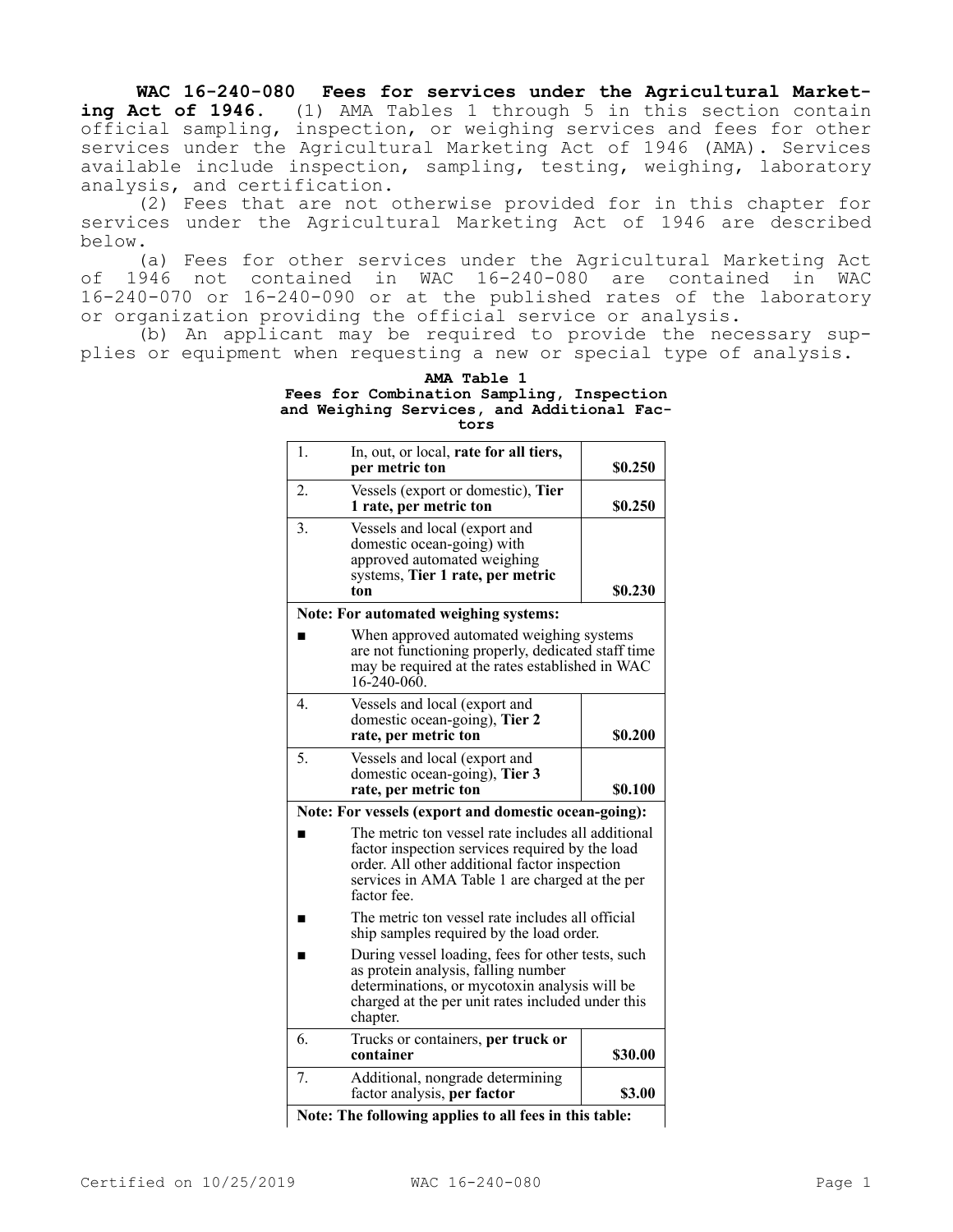- The rates in the above section also apply to services provided under federal criteria inspection instructions, state established standards, or other applicant requested criteria.
- Dockage breakdown is included in the basic inspection fee.
- The metric ton vessel rate includes all additional factor inspection services required by the load order. All other additional factor inspection services in AMA Table 1 are charged at the per factor fee.
- Fees for other tests, such as mycotoxin analysis, provided during vessel loading will be charged at the per unit rates included in this fee schedule.

## **AMA Table 2**

## **Fees for Official Sampling and Inspection Without Weighing Services, and Additional Factors**

| 1.                                                     | Trucks or containers sampled by<br>USDA approved grain probe,<br>including factor only or sampling<br>only services, per truck or<br>container             | \$30.00 |
|--------------------------------------------------------|------------------------------------------------------------------------------------------------------------------------------------------------------------|---------|
| 2.                                                     | Barge sampled by USDA approved<br>mechanical sampler, including<br>factor only or sampling only<br>services, per metric ton                                | \$0.10  |
| 3.                                                     | Railcars sampled by USDA<br>approved mechanical samplers,<br>including factor only or sampling<br>only services, per railcar                               | \$30.00 |
| 4.                                                     | Railcars sampled by USDA<br>approved grain probe, including<br>factor only or sampling only<br>services, per railcar                                       | \$30.00 |
| 5.                                                     | Inspection of bagged commodities<br>or tote bags, including factor only<br>or sampling only services, per<br>hundredweight (cwt)                           | \$0.100 |
| 6.                                                     | Additional, nongrade determining<br>factor analysis, per factor                                                                                            | \$3.00  |
| Note: The following applies to all fees in this table: |                                                                                                                                                            |         |
|                                                        | Dockage breakdown is included in the basic<br>inspection fee.                                                                                              |         |
|                                                        | Analysis for special grade requirements or<br>criteria analysis that requires additional<br>equipment or personnel will be provided at the<br>hourly rate. |         |
|                                                        | The rates shown above also apply to services<br>provided under federal criteria inspection<br>instructions.                                                |         |

## **AMA Table 3 Fees for Official Weighing Services without Inspections**

| In, out, or local, per metric ton                             | \$0.200 |
|---------------------------------------------------------------|---------|
| Vessels (export and domestic ocean-<br>going), per metric ton | \$0.200 |
| Trucks or containers, per weight lot                          | \$20.00 |